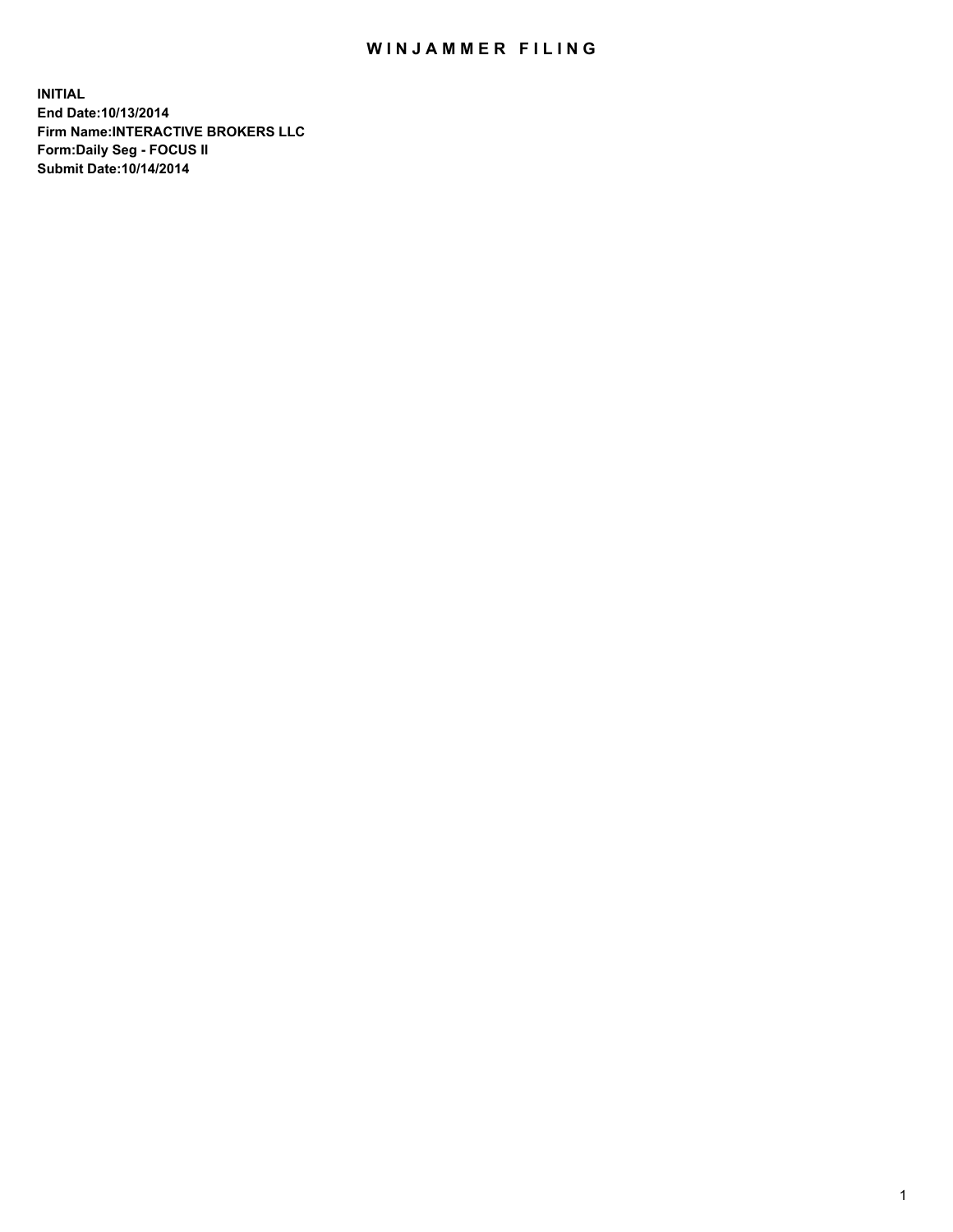## **INITIAL End Date:10/13/2014 Firm Name:INTERACTIVE BROKERS LLC Form:Daily Seg - FOCUS II Submit Date:10/14/2014 Daily Segregation - Cover Page**

| Name of Company<br><b>Contact Name</b><br><b>Contact Phone Number</b><br><b>Contact Email Address</b>                                                                                                                                                                                                                          | <b>INTERACTIVE BROKERS LLC</b><br><b>Michael Ellman</b><br>203-422-8926<br>mellman@interactivebrokers.co<br>$m$ |
|--------------------------------------------------------------------------------------------------------------------------------------------------------------------------------------------------------------------------------------------------------------------------------------------------------------------------------|-----------------------------------------------------------------------------------------------------------------|
| FCM's Customer Segregated Funds Residual Interest Target (choose one):<br>a. Minimum dollar amount: ; or<br>b. Minimum percentage of customer segregated funds required:% ; or<br>c. Dollar amount range between: and; or<br>d. Percentage range of customer segregated funds required between:% and%.                         | <u>0</u><br><u>0</u><br>155,000,000 245,000,000<br>0 <sub>0</sub>                                               |
| FCM's Customer Secured Amount Funds Residual Interest Target (choose one):<br>a. Minimum dollar amount: ; or<br>b. Minimum percentage of customer secured funds required:% ; or<br>c. Dollar amount range between: and; or<br>d. Percentage range of customer secured funds required between:% and%.                           | <u>0</u><br>0<br>80,000,000 120,000,000<br>0 <sub>0</sub>                                                       |
| FCM's Cleared Swaps Customer Collateral Residual Interest Target (choose one):<br>a. Minimum dollar amount: ; or<br>b. Minimum percentage of cleared swaps customer collateral required:% ; or<br>c. Dollar amount range between: and; or<br>d. Percentage range of cleared swaps customer collateral required between:% and%. | $\overline{\mathbf{0}}$<br>$\underline{\mathbf{0}}$<br>0 <sub>0</sub><br>0 <sub>0</sub>                         |
| Current ANC:on<br><b>Broker Dealer Minimum</b><br>Debit/Deficit - CustomersCurrent AmountGross Amount<br>Domestic Debit/Deficit<br>Foreign Debit/Deficit                                                                                                                                                                       | 2,512,885,774 13-OCT-2014<br>356,307,106<br>3,539,335<br>4,783,490 0                                            |
| Debit/Deficit - Non CustomersCurrent AmountGross Amount<br>Domestic Debit/Deficit<br>Foreign Debit/Deficit<br>Proprietary Profit/Loss<br>Domestic Profit/Loss<br>Foreign Profit/Loss                                                                                                                                           | 0 <sub>0</sub><br>0 <sub>0</sub><br><u>0</u><br><u>0</u>                                                        |
| Proprietary Open Trade Equity<br>Domestic OTE<br>Foreign OTE<br><b>SPAN</b><br><b>Customer SPAN Calculation</b>                                                                                                                                                                                                                | <u>0</u><br><u>0</u><br>1,051,388,698                                                                           |
| Non-Customer SPAN Calcualation<br><b>Proprietary Capital Charges</b><br>Minimum Dollar Amount Requirement<br>Other NFA Dollar Amount Requirement                                                                                                                                                                               | 19,715,044<br><u>0</u><br>20,000,000 [7465]<br>21,422,984 [7475]                                                |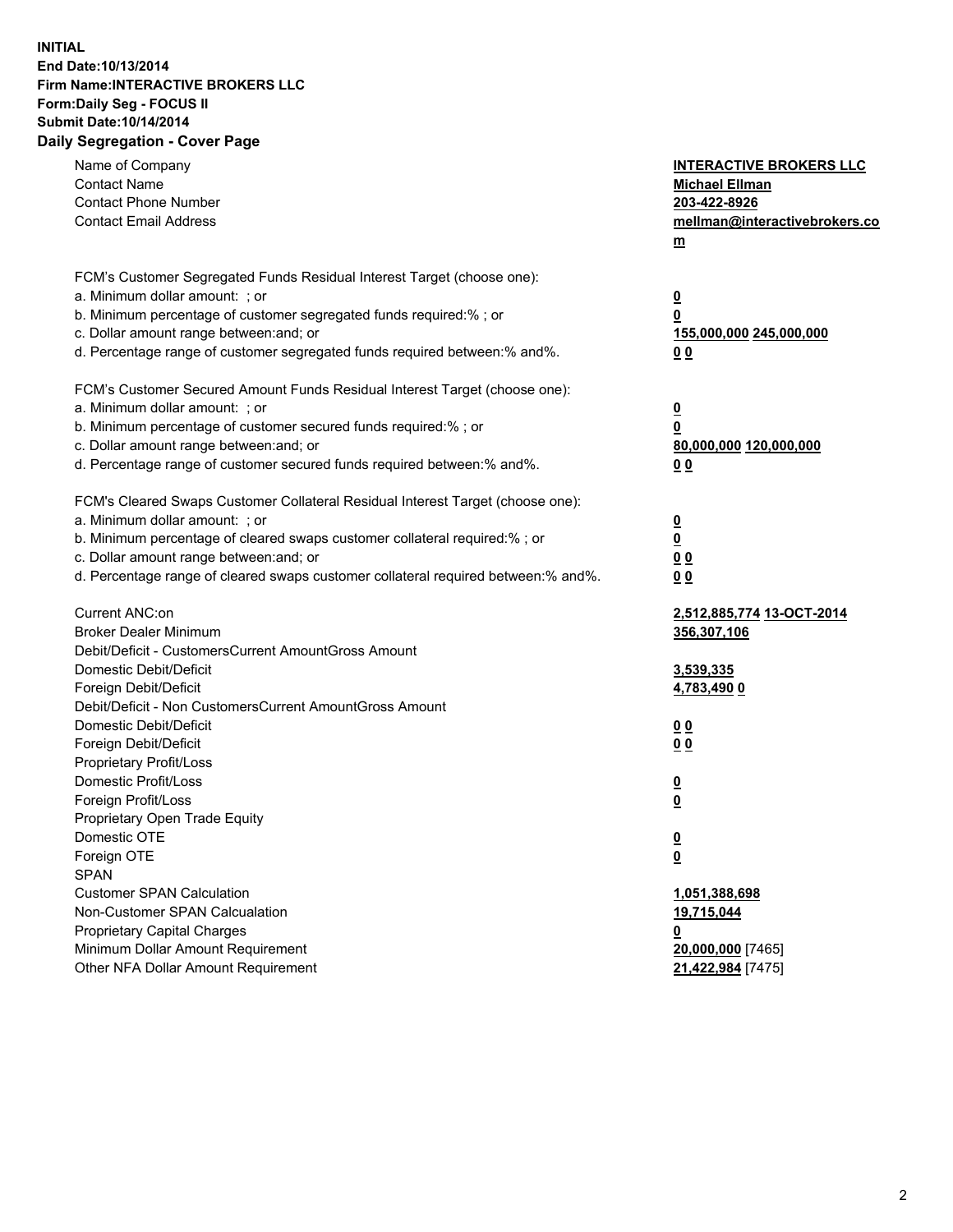## **INITIAL End Date:10/13/2014 Firm Name:INTERACTIVE BROKERS LLC Form:Daily Seg - FOCUS II Submit Date:10/14/2014 Daily Segregation - Secured Amounts**

|     | Foreign Futures and Foreign Options Secured Amounts                                                        |                                   |
|-----|------------------------------------------------------------------------------------------------------------|-----------------------------------|
|     | Amount required to be set aside pursuant to law, rule or regulation of a foreign                           | $0$ [7305]                        |
|     | government or a rule of a self-regulatory organization authorized thereunder                               |                                   |
| 1.  | Net ledger balance - Foreign Futures and Foreign Option Trading - All Customers                            |                                   |
|     | A. Cash                                                                                                    | 315,214,260 [7315]                |
|     | B. Securities (at market)                                                                                  | $0$ [7317]                        |
| 2.  | Net unrealized profit (loss) in open futures contracts traded on a foreign board of trade                  | -9,465,485 <sup>[7325]</sup>      |
| 3.  | Exchange traded options                                                                                    |                                   |
|     | a. Market value of open option contracts purchased on a foreign board of trade                             | 89,284 [7335]                     |
|     | b. Market value of open contracts granted (sold) on a foreign board of trade                               | -346,187 [7337]                   |
| 4.  | Net equity (deficit) (add lines 1. 2. and 3.)                                                              | 305,491,872 [7345]                |
| 5.  | Account liquidating to a deficit and account with a debit balances - gross amount                          | 4,783,490 [7351]                  |
|     | Less: amount offset by customer owned securities                                                           | 0 [7352] 4,783,490 [7354]         |
| 6.  | Amount required to be set aside as the secured amount - Net Liquidating Equity                             | 310,275,362 [7355]                |
|     | Method (add lines 4 and 5)                                                                                 |                                   |
| 7.  | Greater of amount required to be set aside pursuant to foreign jurisdiction (above) or line                | 310,275,362 [7360]                |
|     | 6.                                                                                                         |                                   |
|     | FUNDS DEPOSITED IN SEPARATE REGULATION 30.7 ACCOUNTS                                                       |                                   |
| 1.  | Cash in banks                                                                                              |                                   |
|     | A. Banks located in the United States                                                                      | 344,014,703 [7500]                |
|     | B. Other banks qualified under Regulation 30.7                                                             | 0 [7520] 344,014,703 [7530]       |
| 2.  | Securities                                                                                                 |                                   |
|     | A. In safekeeping with banks located in the United States                                                  | $0$ [7540]                        |
|     | B. In safekeeping with other banks qualified under Regulation 30.7                                         | 0 [7560] 0 [7570]                 |
| 3.  | Equities with registered futures commission merchants                                                      |                                   |
|     | A. Cash                                                                                                    | $0$ [7580]                        |
|     | <b>B.</b> Securities                                                                                       | $0$ [7590]                        |
|     | C. Unrealized gain (loss) on open futures contracts                                                        | $0$ [7600]                        |
|     | D. Value of long option contracts                                                                          | $0$ [7610]                        |
|     | E. Value of short option contracts                                                                         | 0 [7615] 0 [7620]                 |
| 4.  | Amounts held by clearing organizations of foreign boards of trade                                          |                                   |
|     | A. Cash                                                                                                    | $0$ [7640]                        |
|     | <b>B.</b> Securities                                                                                       | $0$ [7650]                        |
|     | C. Amount due to (from) clearing organization - daily variation                                            | $0$ [7660]                        |
|     | D. Value of long option contracts                                                                          | $0$ [7670]                        |
|     | E. Value of short option contracts                                                                         | 0 [7675] 0 [7680]                 |
| 5.  | Amounts held by members of foreign boards of trade                                                         |                                   |
|     | A. Cash                                                                                                    | 75,137,772 [7700]                 |
|     | <b>B.</b> Securities                                                                                       | $0$ [7710]                        |
|     | C. Unrealized gain (loss) on open futures contracts                                                        | 6,287,576 [7720]                  |
|     | D. Value of long option contracts                                                                          | 89,286 [7730]                     |
|     | E. Value of short option contracts                                                                         | -346,193 [7735] 81,168,441 [7740] |
| 6.  | Amounts with other depositories designated by a foreign board of trade                                     | $0$ [7760]                        |
| 7.  | Segregated funds on hand                                                                                   | $0$ [7765]                        |
| 8.  | Total funds in separate section 30.7 accounts                                                              | 425,183,144 [7770]                |
| 9.  | Excess (deficiency) Set Aside for Secured Amount (subtract line 7 Secured Statement<br>Page 1 from Line 8) | 114,907,782 [7380]                |
| 10. | Management Target Amount for Excess funds in separate section 30.7 accounts                                | 80,000,000 [7780]                 |
| 11. | Excess (deficiency) funds in separate 30.7 accounts over (under) Management Target                         | 34,907,782 [7785]                 |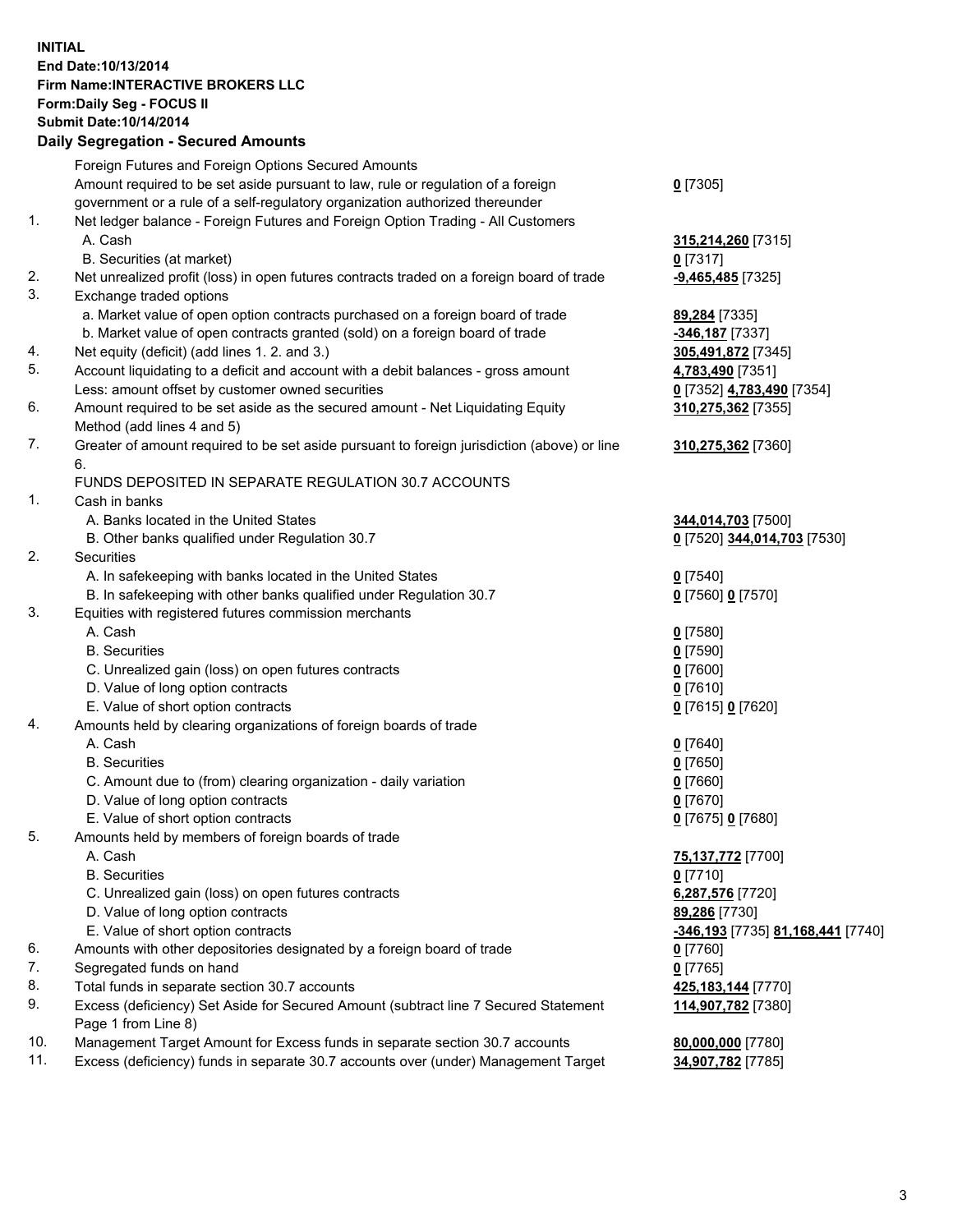**INITIAL End Date:10/13/2014 Firm Name:INTERACTIVE BROKERS LLC Form:Daily Seg - FOCUS II Submit Date:10/14/2014 Daily Segregation - Segregation Statement** SEGREGATION REQUIREMENTS(Section 4d(2) of the CEAct) 1. Net ledger balance A. Cash **2,368,641,835** [7010] B. Securities (at market) **0** [7020] 2. Net unrealized profit (loss) in open futures contracts traded on a contract market **44,012,608** [7030] 3. Exchange traded options A. Add market value of open option contracts purchased on a contract market **134,961,517** [7032] B. Deduct market value of open option contracts granted (sold) on a contract market **-250,875,159** [7033] 4. Net equity (deficit) (add lines 1, 2 and 3) **2,296,740,801** [7040] 5. Accounts liquidating to a deficit and accounts with debit balances - gross amount **3,539,335** [7045] Less: amount offset by customer securities **0** [7047] **3,539,335** [7050] 6. Amount required to be segregated (add lines 4 and 5) **2,300,280,136** [7060] FUNDS IN SEGREGATED ACCOUNTS 7. Deposited in segregated funds bank accounts A. Cash **433,946,060** [7070] B. Securities representing investments of customers' funds (at market) **1,107,943,629** [7080] C. Securities held for particular customers or option customers in lieu of cash (at market) **0** [7090] 8. Margins on deposit with derivatives clearing organizations of contract markets A. Cash **10,960,422** [7100] B. Securities representing investments of customers' funds (at market) **113,523,972** [7110] C. Securities held for particular customers or option customers in lieu of cash (at market) **0** [7120] 9. Net settlement from (to) derivatives clearing organizations of contract markets **-3,773,883** [7130] 10. Exchange traded options A. Value of open long option contracts **2,602,277** [7132] B. Value of open short option contracts **-8,101,932** [7133] 11. Net equities with other FCMs A. Net liquidating equity **-102,549,256** [7140] B. Securities representing investments of customers' funds (at market) **959,967,536** [7160] C. Securities held for particular customers or option customers in lieu of cash (at market) **0** [7170] 12. Segregated funds on hand **0** [7150] 13. Total amount in segregation (add lines 7 through 12) **2,514,518,825** [7180] 14. Excess (deficiency) funds in segregation (subtract line 6 from line 13) **214,238,689** [7190] 15. Management Target Amount for Excess funds in segregation **155,000,000** [7194]

16. Excess (deficiency) funds in segregation over (under) Management Target Amount Excess

**59,238,689** [7198]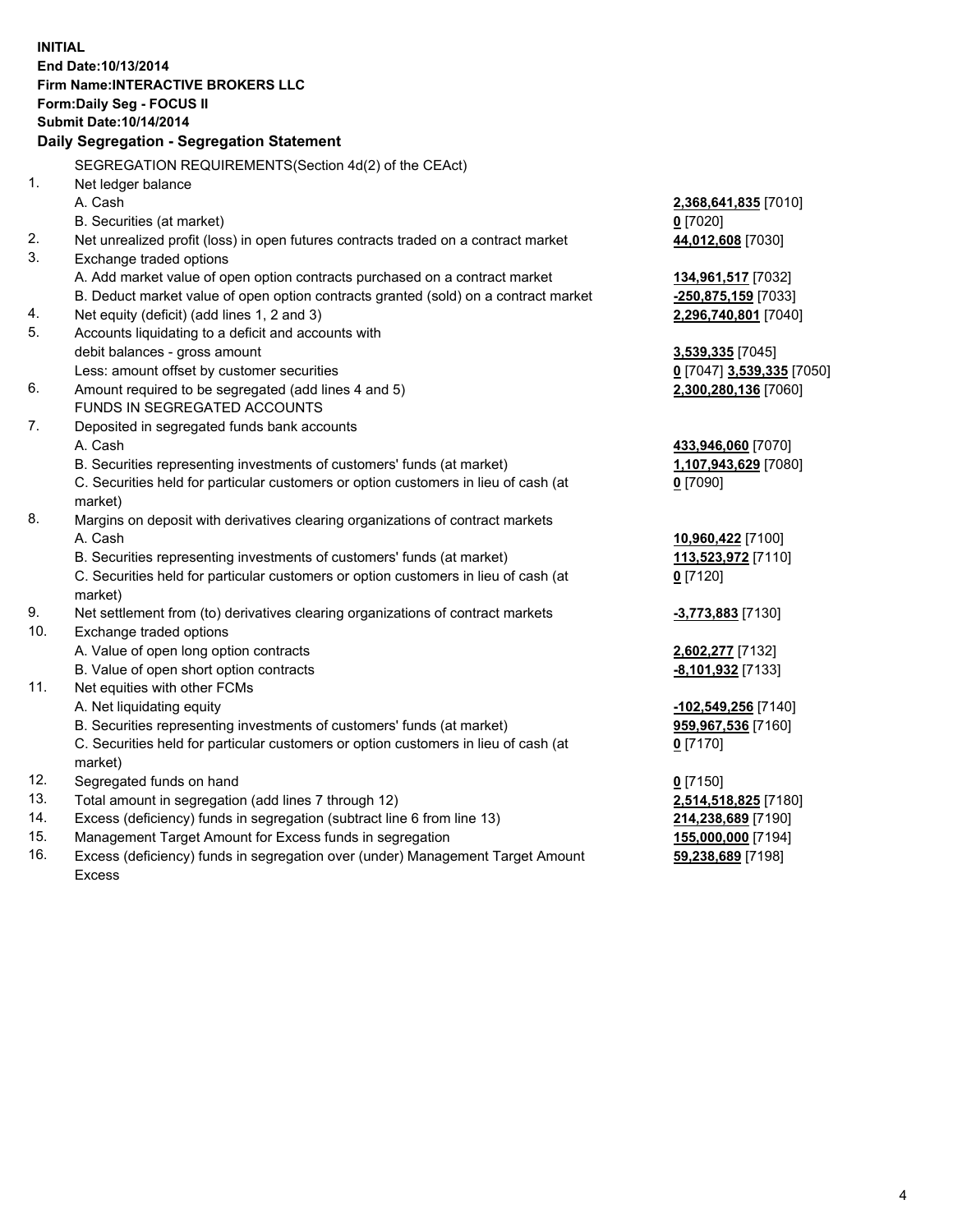## **INITIAL End Date:10/13/2014 Firm Name:INTERACTIVE BROKERS LLC Form:Daily Seg - FOCUS II Submit Date:10/14/2014 Daily Segregation - Supplemental**

| $\blacksquare$ | Total gross margin deficiencies - Segregated Funds Origin                              | 1,066,521 [9100] |
|----------------|----------------------------------------------------------------------------------------|------------------|
| $\blacksquare$ | Total gross margin deficiencies - Secured Funds Origin                                 | 14,516 [9101]    |
| $\blacksquare$ | Total gross margin deficiencies - Cleared Swaps Customer Collateral Funds Origin       | $0$ [9102]       |
| $\blacksquare$ | Total gross margin deficiencies - Noncustomer and Proprietary Accounts Origin          | 0 [9103]         |
| $\blacksquare$ | Total number of accounts contributing to total gross margin deficiencies - Segregated  | 29 [9104]        |
|                | Funds Origin                                                                           |                  |
| $\blacksquare$ | Total number of accounts contributing to total gross margin deficiencies - Secured     | 3 [9105]         |
|                | Funds Origin                                                                           |                  |
| $\blacksquare$ | Total number of accounts contributing to the total gross margin deficiencies - Cleared | $0$ [9106]       |
|                | Swaps Customer Collateral Funds Origin                                                 |                  |
| $\blacksquare$ | Total number of accounts contributing to the total gross margin deficiencies -         | $0$ [9107]       |
|                | Noncustomer and Proprietary Accounts Origin                                            |                  |
| $\blacksquare$ | Upload a copy of the firm's daily margin report the FCM uses to issue margin calls     |                  |
|                | which corresponds with the reporting date.                                             |                  |

10.13.2014 Commodity Margin Deficiency Report.xls